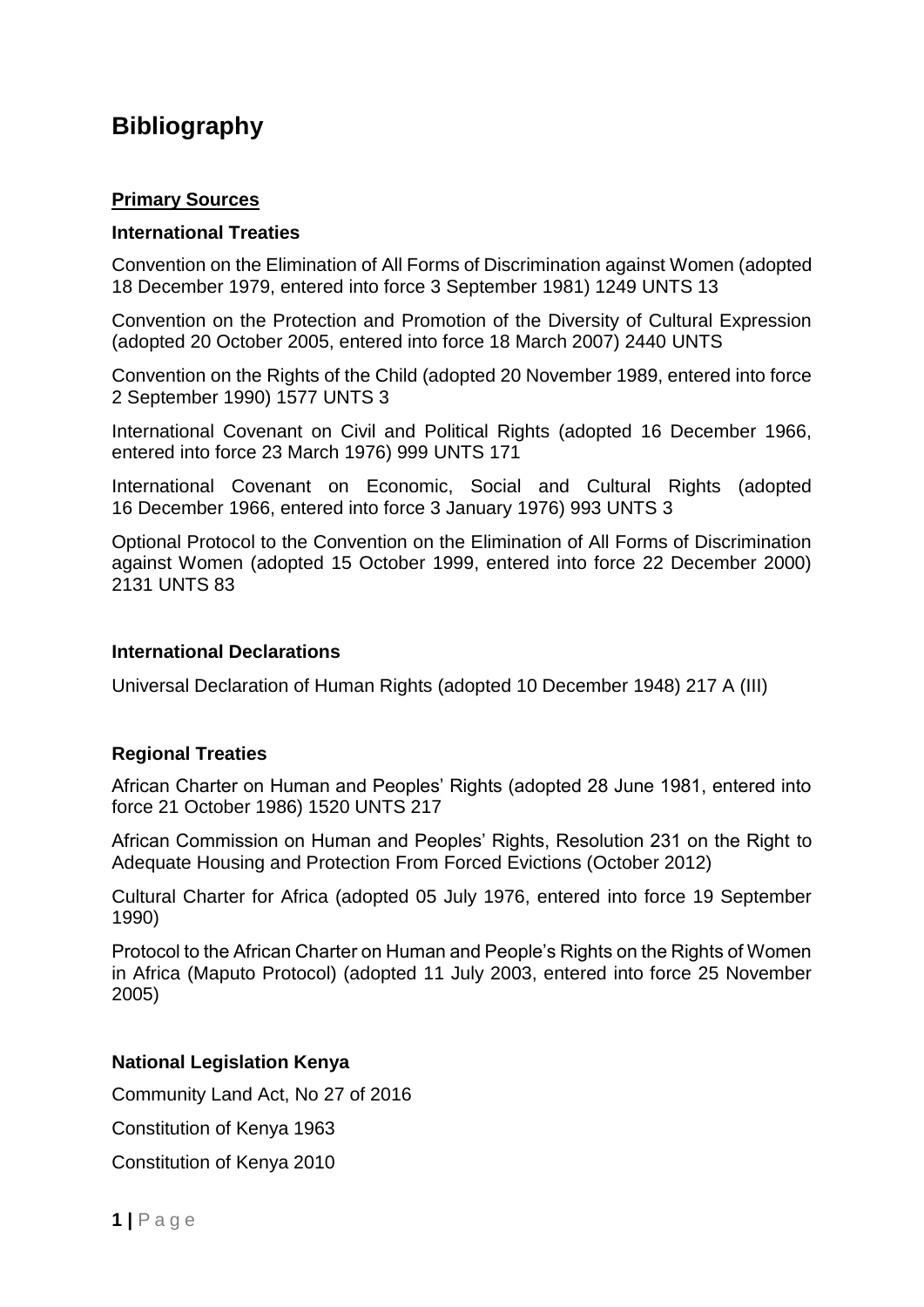Judicature Act, No 16 of 1967 Judicature (Amendment) Act, No 10A of 2012 Judicature Act, Revised Edition 2016 [2012] Land Act 2012, No 6 of 2012, Revised Edition 2016 [2012] Land Control Act, Chapter 302, Revised Edition 2012 [2010] Land Registration Act, No 3 of 2012 Land Laws (Amendment) Act, No. 28 of 2016 Law of Succession Act, Chapter 160, Revised Edition 2012 [2012] Law of Succession Act, Chapter 160, Revised Edition 2015 [2012] Matrimonial Property Act 2013, No 43 of 2013 National Land Commission Act, No 5 of 2012 Political Parties Act, Chapter 7B, Revised Edition 2012 [2011] Registered Land Act, Chapter 300, Revised Edition 2010 (1989) Sexual Offences Act, Act No 3 of 2006, Revised Edition 2009 (2008) Transfer of Property Act, 1882, Group 8, Revised Edition 2010 (1962) Trust Land Act, Chapter 288, Revised Edition 2012 [2010]

# **Kenyan Case Law**

*Rono vs Rono*, Civil Appeal No 66 of 2002 (2008) 1 KLR 803, Court of Appeal of Kenya *In re Estate of Lerionka Ole Ntutu* (2008) No. 1263 of 2000 (2008) e KLR 1, High Court of Kenya

*Echaria vs Echaria,* Civil Appeal No 75 of 2001 (2007) eKLR, Court of Appeal of Kenya

*CMN v AWM* (2013) eKLR, Environmental & Land Case 208 of 2012, High Court of Kenya

# **Secondary Sources**

## **UN Documents**

Beijing Declaration and Platform for Action, Fourth World Conference on Women (September 1995)

Food and Agriculture Organization of the United Nations, 'The State of Food and Agriculture; Women in Agriculture', 2010-2011, Rome

Republic of Kenya, Combined Fifth and Sixth Periodic Reports to the Committee on the Elimination of Discrimination Against Women, 2006, CEDAW/C/KEN/6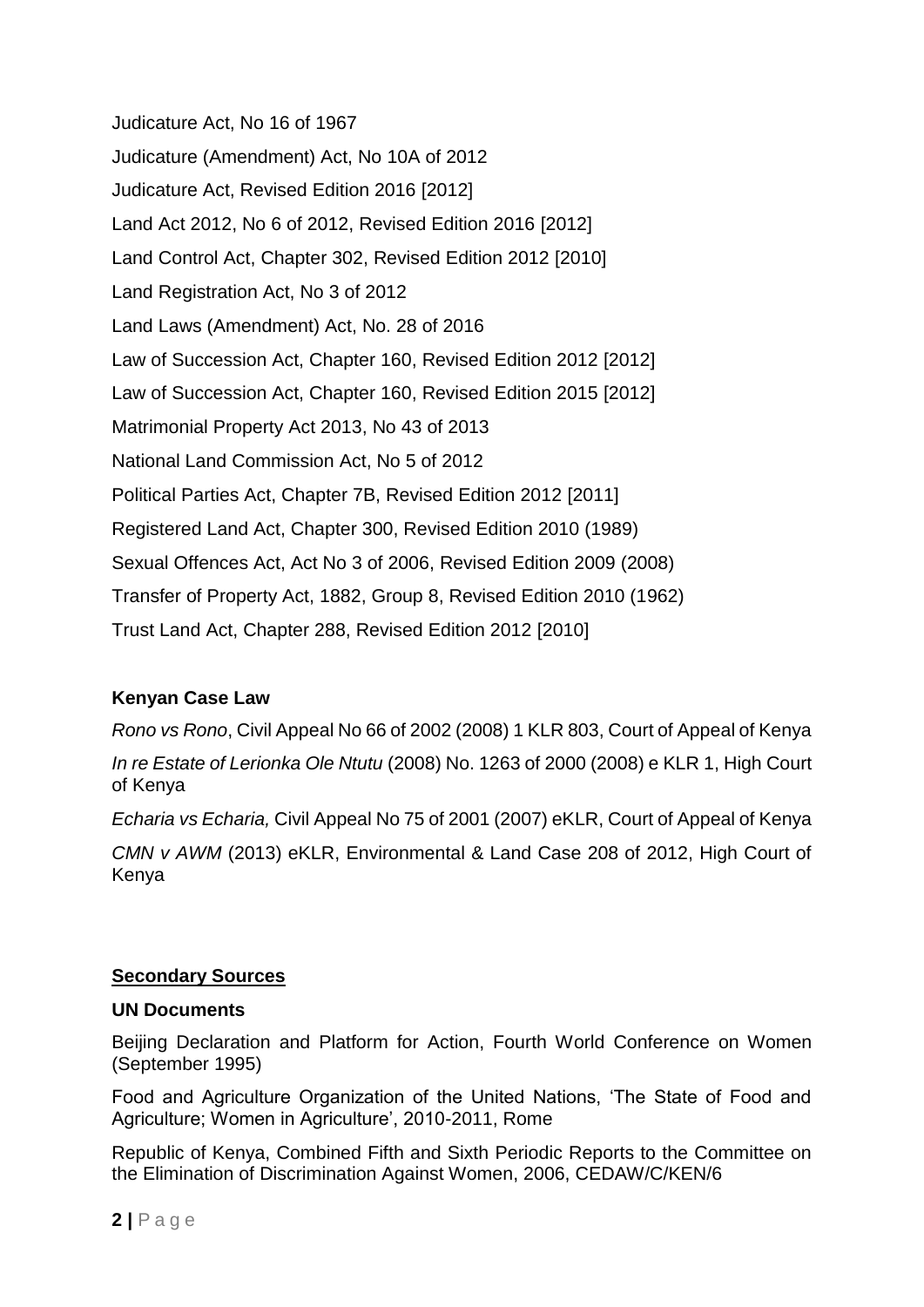Republic of Kenya, Seventh Periodic Report to the Committee on the Elimination of Discrimination Against Women, 2010, CEDAW/C/KEN/7

Republic of Kenya, Eight Periodic Report to the Committee on the Elimination of Discrimination Against Women, 2006, CEDAW/C/KEN/8

Republic of Kenya, Responses to the List of Issues and Questions With Regard to the Consideration of the Eight Periodic Report CEDAW/C/KEN/Q/8/Add 1

Republic of Kenya, Initial Reports Submitted by State Parties to the Committee on Economic, Social and Cultural Rights (11 September 2007) UN Doc E/C.12/KEN/1

UN Committee on Economic, Social and Cultural Rights (CESCR), 'General Comment No 4 on the Right to Adequate Housing (Art 11.1 of the Covenant)': Forced Evictions (20 May 1997) UN Doc E/1998/22)

UN Committee on Economic, Social and Cultural Rights (CESCR), 'General Comment No 7 on the Right to Adequate Housing (Art 11.1 of the Covenant)' (13 December 1991) UN Doc E/1992/23

UN Committee on Economic, Social and Cultural Rights (CESCR), 'General Comment No 12 on the Right to Adequate Food (Art 11 of the Covenant)' (21 May 1999) UN Doc E/C.12/1999/5

UN Committee on Economic, Social and Cultural Rights (CESCR), 'General Comment No 14 on the Right to the Highest Attainable Standard of Health (Art 12 of the Covenant)' (11 August 2000) UN Doc E/C.12/2000/4

UN Committee on the Elimination of Discrimination against Women, 'General Recommendation No 19 on Violence Against Women' (1992)

UN Committee on the Elimination of Discrimination against Women, 'General Recommendation No 21 on Equality in Marriage and Family Relations' (1994)

UN Committee on the Elimination of Discrimination against Women, 'General Recommendation No 23 on Political and Public Life' (1997)

UN Committee on the Elimination of Discrimination against Women, 'General Recommendation No 28 on Women's Access to Justice' (16 December 2010) UN Doc CEDAW/C/GC/28

UN Committee on the Elimination of Discrimination against Women, 'General Recommendation No 33 on Women's Access to Justice' (3 August 2015) UN Doc CEDAW/C/GC/33

UN Committee on the Elimination of Discrimination against Women, 'General Recommendation No 35 on Gender-Based Violence Against Women, Updating General Recommendation No 19' (14 July 2017) UN Doc CEDAW/C/GC/35

UN Committee on the Elimination of Discrimination against Women, Concluding Observations on the Fifth and Sixth Periodic Report of Kenya, 2007, CEDAW/C/KEN/CO/6

UN Committee on the Elimination of Discrimination against Women, Concluding Observations on the Seventh Periodic Report of Kenya Addendum, 2011, CEDAW/C/KEN/CO/7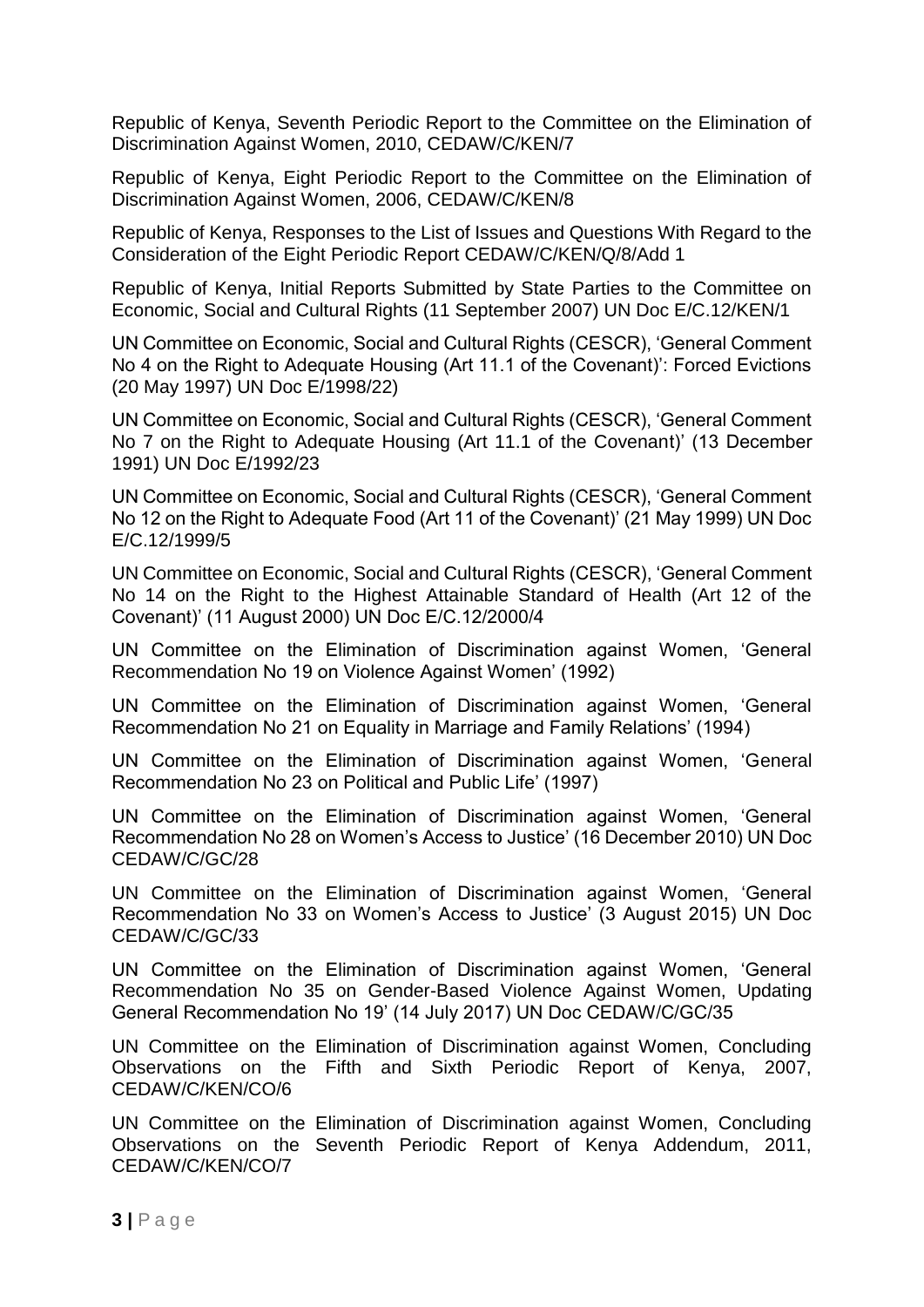UN Committee on the Elimination of Discrimination against Women, Concluding Observations on the Seventh Periodic Report of Kenya Addendum, 2014, CEDAW/C/KEN/CO/7/Add. 1

UN Committee on the Elimination of Discrimination against Women, Concluding Observations on the Eighth Periodic Report of Kenya, 2017, CEDAW/C/KEN/CO/8

UN Human Rights Committee, 'General Comment No 28: Article 3 (The Equality of Rights Between Men and Women)' (2000) HRI/GEN/1/Rev.9 (Vol. I)

UNDP, 'Voices and Visions – the Asia Pacific Court of Women on HIV, Inheritance and Property Rights' (2008)

UN Human Rights Committee, General Comment No 19: Article 23, 'Protection of the Family, the Right to Marriage and Equality of the Spouses' (27 July 1990) UN Doc HRI/GEN/1/Rev.1 at 28

UN Human Rights Committee, General Comment No 28: Article 3, 'The Equality of Rights Between Men and Women' (29 March 2000) UN Doc HRI/GEN/1/Rev.9 (Vol. 1)

UN System Task Team, 'Realizing the Future We Want for All' (June 2012) New York

UN Women, 'Realizing Women's Rights to Land and Other Productive Resources' (2013) HR/PUB/13/04

## **Books and Chapters in Edited Collections**

Alam M, *Women and Transitional Justice: Progress and Persistent Challenges in Retributive and Restorative Processes* (Palgrave Pivot 2014)

Banda F, *Women, Law and Human Rights: An African Perspective* (Hart Publishing 2005)

Bartlett KT, 'Feminist Legal Methods' in Freeman MDA and Lloyd of Hampstead D (eds), *Lloyd's Introduction to Jurisprudence* (Sweet & Maxwell 2014)

Bond JE, 'Women's Rights, Customary Law, and the Promise of the Protocol on the Rights of Women in Africa' in Fenrich J, Galizzi P and Higgins TE (eds), *The Future of African Customary Law* (Cambridge University Press 2011)

Coomaraswamy R, 'The Contemporary Challenges to International Human Rights' in Scott Sheeran and Nigel Rodley (eds), *Routledge Handbook of International Human Rights Law* (Routledge 2013)

Cowan D and Wincott D, *Exploring the 'Legal' in Socio-Legal Studies* (Palgrave Macmillan 2015)

Freeman MDA and Lloyd of Hampstead D, *Lloyd's Introduction to Jurisprudence* (Sweet & Maxwell 2014)

Freeman M, 'Universalism of Human Rights and Cultural Relativism' in Scott Sheeran and Nigel Rodley (eds), *Routledge Handbook of International Human Rights Law*  (Routledge 2013)

Gibbs G, Learning by Doing: A Guide to Teaching and Learning Methods' (Oxford Brookes University 2013)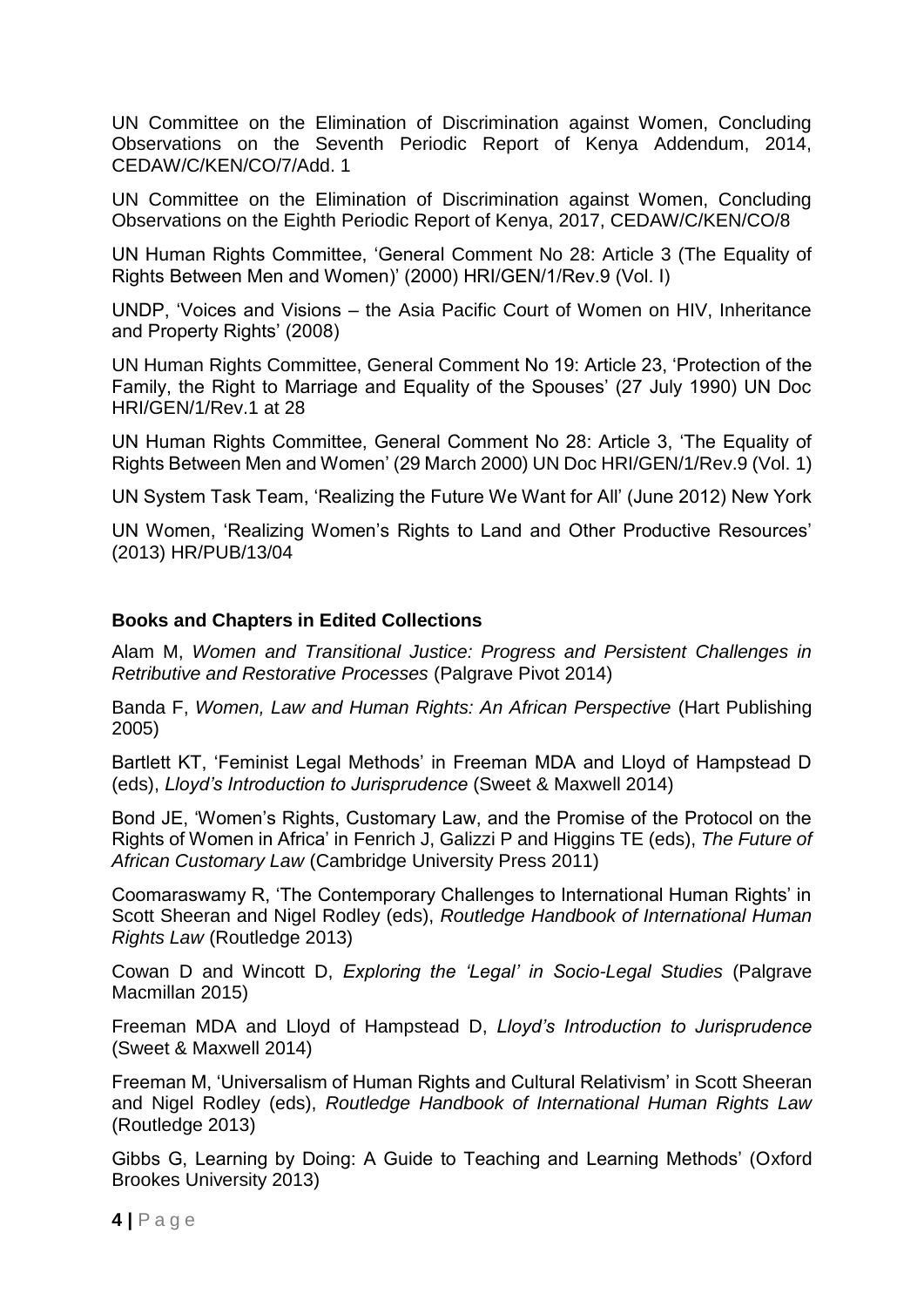Grant E, 'Customary Law and Human Rights' in Scott Sheeran and Nigel Rodley (eds), *Routledge Handbook of International Human Rights Law* (Routledge 2013)

Henn M, Weinstein M and Foard N, *A Critical Introduction to Social Research* (2nd edn, SAGE 2009)

Ssenyonjo M, Economic, Social and Cultural Right in International Law (Hart, 2009)

Mayesha A, Women and Transitional Justice, Progress and Persistent Challenges in Retributive and Restorative Processes (Palgrave Macmillan 2014)

Otieno OO, 'The Withering Province of Customary Law in Kenya: A Case of Design or Indifference?' in Fenrich Jeanmarie, Galizzi Paolo, Higgins Tracy E (eds), *The Future of African Customary Law* (Cambridge University Press 2011)

Palmer R, 'The Struggles Continue: Evolving Land Policy and Tenure Reforms in Africa – Recent Policy and Implementation Processes' in Toulmin C and Quan J (eds), *Evolving Land Rights, Policy and Tenure in Africa* (International Institute for Environment and Development 2000)

Salter M and Mason J, *Writing Law Dissertations: An Introduction and Guide to the Conduct of Legal Research* (Longman 2007)

Thomas D, 'Doing a Literature Review' in Thomas D and Hodges I (eds), *Designing and Managing your Research Project* (Sage 2010)

Higgins Tracy E and Fenrich Jeanmarie, 'Customary Law, Gender Equality, and the Family: The Promise and Limits of a Choice Paradigm', in Fenrich Jeanmarie, Galizzi Paolo and Higgins Tracy E (eds), *The Future of African Customary Law* (Cambridge University Press 2011)

Woodman GR, 'A Survey of Customary Laws in Africa in Search of Lessons for the Future' in Fenrich Jeanmarie, Galizzi Paolo, Higgins Tracy E, *The Future of African Customary Law* (Cambridge University Press 2011)

## **Journal Articles**

Bond JE, 'CEDAW in Sub-Saharan Africa: Lessons in Implementation' [2014] Michigan State Law Review 241

Collins D et al, 'New Directions in Feminism and Human Rights' (2010) 12 International Feminist Journal of Politics 298

Cotterrell R, 'Why Must Legal Ideas Be Interpreted Sociologically?' (1998) 25 Journal of Law and Society 171

Donnelly J, 'Cultural Relativism and Universal Human Rights' (1984), 6 Human Rights Quarterly 400

Cooper E, 'Women and Inheritance in Sub-Saharan Africa: What Can Change?' (2012) 30 Development Policy Review 641

Cooper E and Bird K, 'Inheritance: A Gendered and Intergenerational Dimension of Poverty' (2003) 30 Development Policy Review 527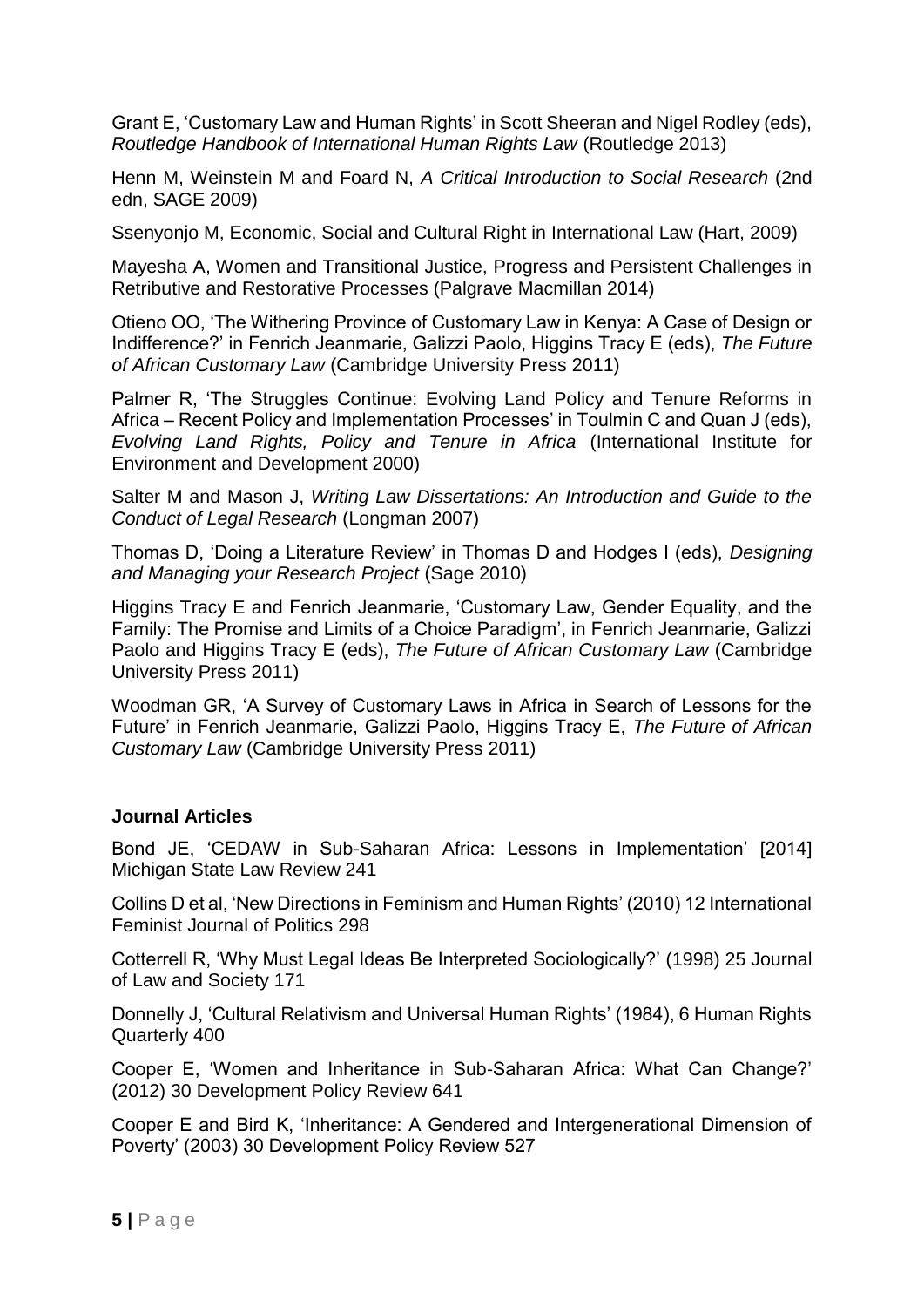Eze C, 'Rethinking African Culture and Identity: The Afropolitan Model' (2001) 26 Journal of African Cultural Studies 234

Dancer H, 'An Equal Right to Inherit? Women's Land Rights, Customary Law and Constitutional Reform in Tanzania' (2017) 26 Social & Legal Studies 291

Gheaus A, 'Gender Justice' (2011) 6 Journal of Ethics & Social Philosophy 1

Greiner C, 'Pastoralism and Land-Tenure Change in Kenya: The Failure of Customary Institutions' (2017) 48 Development and Change 78

Healy LM and Wairire GG, 'Educating for the Global Agenda: Internationally Relevant Conceptual Frameworks and Knowledge for Social Work Education' (2014) 57 International Social Work 235

Sesanti S, 'Africanising the Philosophy Curriculum Through Teaching African Culture Modules: An African Renaissance Act' (2016) 35 South African Journal of Philosophy 429

Hellsten SK, 'Transitional Justice, Gender Programming, and the UNSCR 1325: African Context and the Case of Kenya' (2016) 28 Journal of International Development 360

Henrysson E and Joireman SF, 'On the Edge of the Law: Women's Property Rights and Dispute Resolution in Kisii, Kenya' (2009) 43 Law & Society Review 39

Hilliard S et al, 'Perceived Impact of a Land and Property Rights Program on Violence Against Women in Rural Kenya: A Qualitative Investigation' (2016) 22 Violence Against Women 1682

The International Women's Human Rights Clinic Georgetown University Law Center and The Federation of Women Lawyers Kenya, 'Empowering Women With Rights to Inheritance – A Report on Amendments to the Law of Succession Act Necessary to Ensure Women's Human Rights: A Human Rights Report and Proposed Legislation' (2009) 40 Georgetown Journal of International Law 127

Izumi K, 'Gender-Based Violence and Property Grabbing in Africa: A Denial of Women's Liberty and Security' (2007) 15 Gender & Development 11

Juma L, 'Reconciling African Customary Law and Human Rights in Kenya: Making a Case for Institutional Reformation and Revitalization of Customary Adjudication Processes' (2002) 14 St. Thomas Law Review 459

Manji A, 'The Politics of Land Reform in Kenya 2012' (2012) 57 African Studies Review 115

Menjivar C and Drysdale Walsh S, 'Subverting Justice: Socio-Legal Determinants of Impunity for Violence against Women in Guatemala' (2016) 5 Laws 31

Merry SE, 'McGill Convocation Address: Legal Pluralism in Practice' (2013) 59 McGill Law Journal 1

Selznick P, '"Law in Context" Revisited' (2003) 30 Journal of Law and Society 177

Mohamed FJ, '11 Years of the African Women's Rights Protocol: Progress and Challenges' (2014) 57 Development 71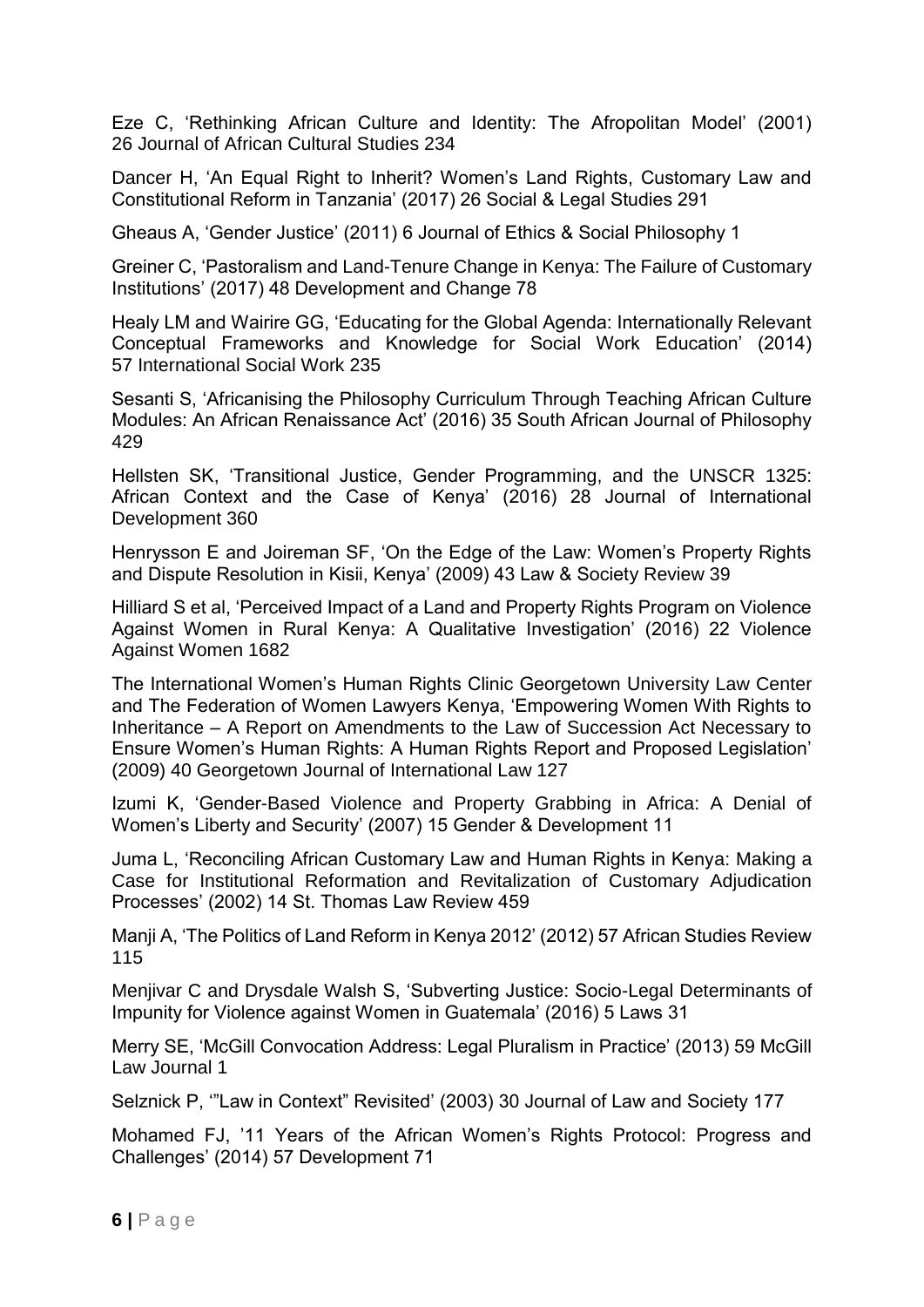Mohanty CT, 'Under Western Eyes Revisited: Feminist Solidarity Through Anticapitalist Struggles' (2003) 28 Signs 499

Nagarajan V and Parashar A, 'Space and Law Gender and Land: Using CEDAW to Regulate for Women's Rights to Land in Vanuatur' (2013) 24 Law and Critique 87

Orago NW, 'The 2010 Kenyan Constitution and the Hierarchical Place of International Law in the Kenyan Domestic Legal System: A Comparative Perspective' (2013) 13 African Human Rights Law Journal 415

Ossome L, 'Can the Law Secure Women's Rights to Land in Africa? Revisiting Tensions Between Culture and Land Commercialization' (2012) 20 Feminist Economics 155

Peterman A, 'Widowhood and Asset Inheritance in Sub-Saharan Africa: Empirical Evidence from 15 Countries' (2012) 30 Development Policy Review 543

Qureshi S, 'Feminist Analysis of Human Rights Law' (2012) 19 Journal of Political Studies 41

Spernes K, '"I Use My Mother Tongue at Home and With Friends – Not In School!": Multilingualism and Identity in Rural Kenya' (2012) 25 Language, Culture and Curriculum 189

Tripp AM, 'Women's Movements, Customary Law, and Land Rights in Africa: The Case of Uganda' (2004) 7 African Studies Quarterly 1

Tsikata D, 'Gender, Land and Labour Relations and Livelihoods in Sub-Saharan Africa in the Era of Economic Liberalisation: Towards a Research Agenda' (2009) 12 Feminist Africa 11

Tsikata D, 'Gender, Land Tenure and Agrarian Production Systems in Sub-Sharan Africa' (2016) 5 Agrarian South: Journal of Political Economy 1

Ulrich A, 'Can the World's Poorest Women Be Saved?: A Critical Third World Feminist Analysis of the CEDAW's Rural Women's Economic Rights and Alternative Approaches to Women's Economic Empowerment' (2007) 45 Alberta Law Review 477

Van Marle K, 'We Exist, but Who Are We? Feminism and the Power of Sociological Law' (2012) 20 Feminist Legal Studies 149

Wean DA, 'Real Protection for African Women – The African Charter on Human and Peoples' Rights' (1987) 2 Emory Journal of International Dispute Resolution 425

Whitehead A and Tsikata D. 'Policy Discourses on Women's Land Rights in Sub-Saharan Africa: The Implications of the Re-turn to the Customary' (2003) 3 Journal of Agrarian Change 67

Williams SH, 'Women and Judging: A Feminist Approach to Judging and the Issue of Customary Law' (2013) 36 Thomas Jefferson Law Review 25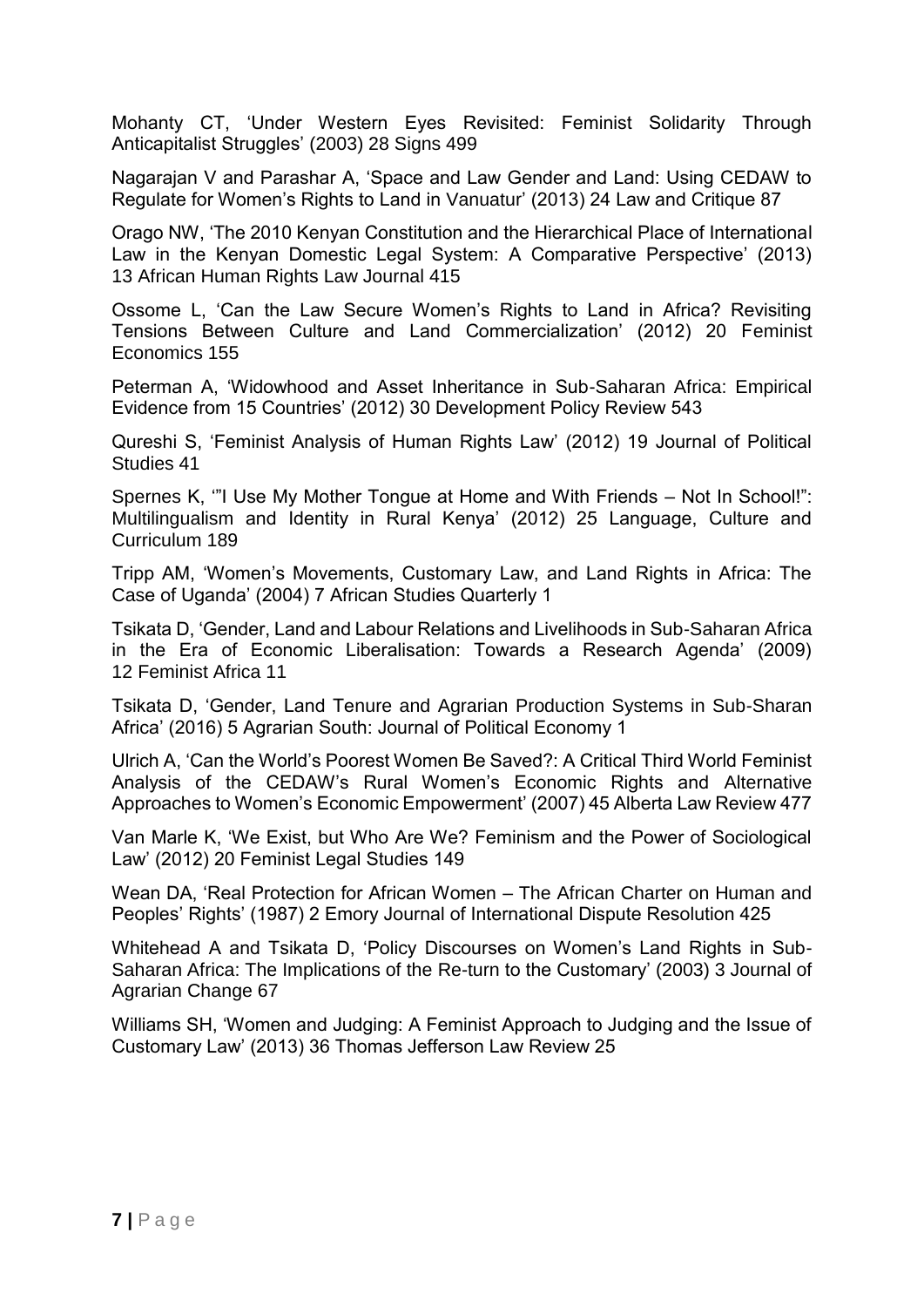## **Online Sources**

African Union, Inaugural Conference of the Specialized Technical Committee on Agriculture, Rural Development Water and Environment, Ministerial Report and Resolutions (2015) STC1/ARDWE/MIN [<www.au.int/web/sites/default/files/documents/31249-doc](http://www.au.int/web/sites/default/files/documents/31249-doc-stc_report_engl_original.pdf)[stc\\_report\\_engl\\_original.pdf>](http://www.au.int/web/sites/default/files/documents/31249-doc-stc_report_engl_original.pdf) accessed 12 September 2017

Ismail Akwei, 'Six Women Have Made History in Kenya for Being the First Women to Win Seats as Governors and Senators Since the Promulgation of the 2010 Constitution' *Africanews* (Kenya, 11 August 2017) <www.africanews.com/2017/08/11/kenya-s-history-making-women-electedgovernors-senators//> accessed 26 October 2017

Cooper E, 'Women and Inheritance in 5 Sub-Saharan African Countries: Opportunities and Challenges for Policy and Practice Change' (2010) <www.researchgate.net/publication/265671595\_The\_Chronic\_Poverty\_Women\_and Inheritance in 5 Sub-

Saharan\_African\_Countries\_Opportunities\_and\_Challenges\_for\_Policy\_and\_Practic e\_Change> accessed 28 July 2017

Gomez M and Tran HD, 'Women's Land and Property Rights and the Post-2015 Development Agenda' (2012) [<http://globalinitiative-escr.org/wp](http://globalinitiative-escr.org/wp-content/uploads/2012/10/28102012-FINAL-Inequalities-Paper-on-Womens-Land-and-Property-Rights-GI___.pdf)[content/uploads/2012/10/28102012-FINAL-Inequalities-Paper-on-Womens-Land](http://globalinitiative-escr.org/wp-content/uploads/2012/10/28102012-FINAL-Inequalities-Paper-on-Womens-Land-and-Property-Rights-GI___.pdf)[and-Property-Rights-GI\\_\\_\\_.pdf>](http://globalinitiative-escr.org/wp-content/uploads/2012/10/28102012-FINAL-Inequalities-Paper-on-Womens-Land-and-Property-Rights-GI___.pdf) accessed 20 September 2017

The Global Initiative for Economic, Social and Cultural Rights, 'Using CEDAW to Secure Women's Land and Property Rights: A Practical Guide' [<http://globalinitiative](http://globalinitiative-escr.org/wp-content/uploads/2015/05/Global_Initiative_Using_CEDAW_web8.pdf)[escr.org/wp-content/uploads/2015/05/Global\\_Initiative\\_Using\\_CEDAW\\_web8.pdf>](http://globalinitiative-escr.org/wp-content/uploads/2015/05/Global_Initiative_Using_CEDAW_web8.pdf) accessed 11 July 2017

Hakijamii, Federation of Women Lawyers and Global Initiative for Economic, Social and Cultural Rights, 'Joint Shadow Report' [<www.hakijamii.com/wp](http://www.hakijamii.com/wp-content/uploads/2016/05/Women-and-Land-Rights-Report-GI.pdf)[content/uploads/2016/05/Women-and-Land-Rights-Report-GI.pdf>](http://www.hakijamii.com/wp-content/uploads/2016/05/Women-and-Land-Rights-Report-GI.pdf) accessed 13 July 2017

Human Rights Watch, 'Double Standards: Women's Property Rights Violations in Kenya' (2003) [<www.hrw.org/report/2003/03/04/double-standards/womens-property](http://www.hrw.org/report/2003/03/04/double-standards/womens-property-rights-violations-kenya)[rights-violations-kenya>](http://www.hrw.org/report/2003/03/04/double-standards/womens-property-rights-violations-kenya) accessed 21 July 2017

Index Mundi, 'Kenya Demographics Profile 2017' [<www.indexmundi.com/kenya/demographics\\_profile.html>](http://www.indexmundi.com/kenya/demographics_profile.html) accessed 10 November 2017

International Center of Research on Women (ICRW), 'Property Ownership for Women Enriches, Empowers and Protects' (2005) [<www.icrw.org/publications/property](http://www.icrw.org/publications/property-ownership-for-women-enriches-empowers-and-protects/)[ownership-for-women-enriches-empowers-and-protects/>](http://www.icrw.org/publications/property-ownership-for-women-enriches-empowers-and-protects/) accessed 11 July 2017

International Center of Research on Women (ICRW), 'Property Ownership & Inheritance Rights of Women for Social Protection: The South Asia Experience' (2006) [<www.icrw.org/wp-content/uploads/2016/10/Property-Ownership-and-Inheritance-](http://www.icrw.org/wp-content/uploads/2016/10/Property-Ownership-and-Inheritance-Rights-of-Women-for-Social-Protection-The-South-Asia-Experience.pdf)[Rights-of-Women-for-Social-Protection-The-South-Asia-Experience.pdf>](http://www.icrw.org/wp-content/uploads/2016/10/Property-Ownership-and-Inheritance-Rights-of-Women-for-Social-Protection-The-South-Asia-Experience.pdf) accessed 11 July 2017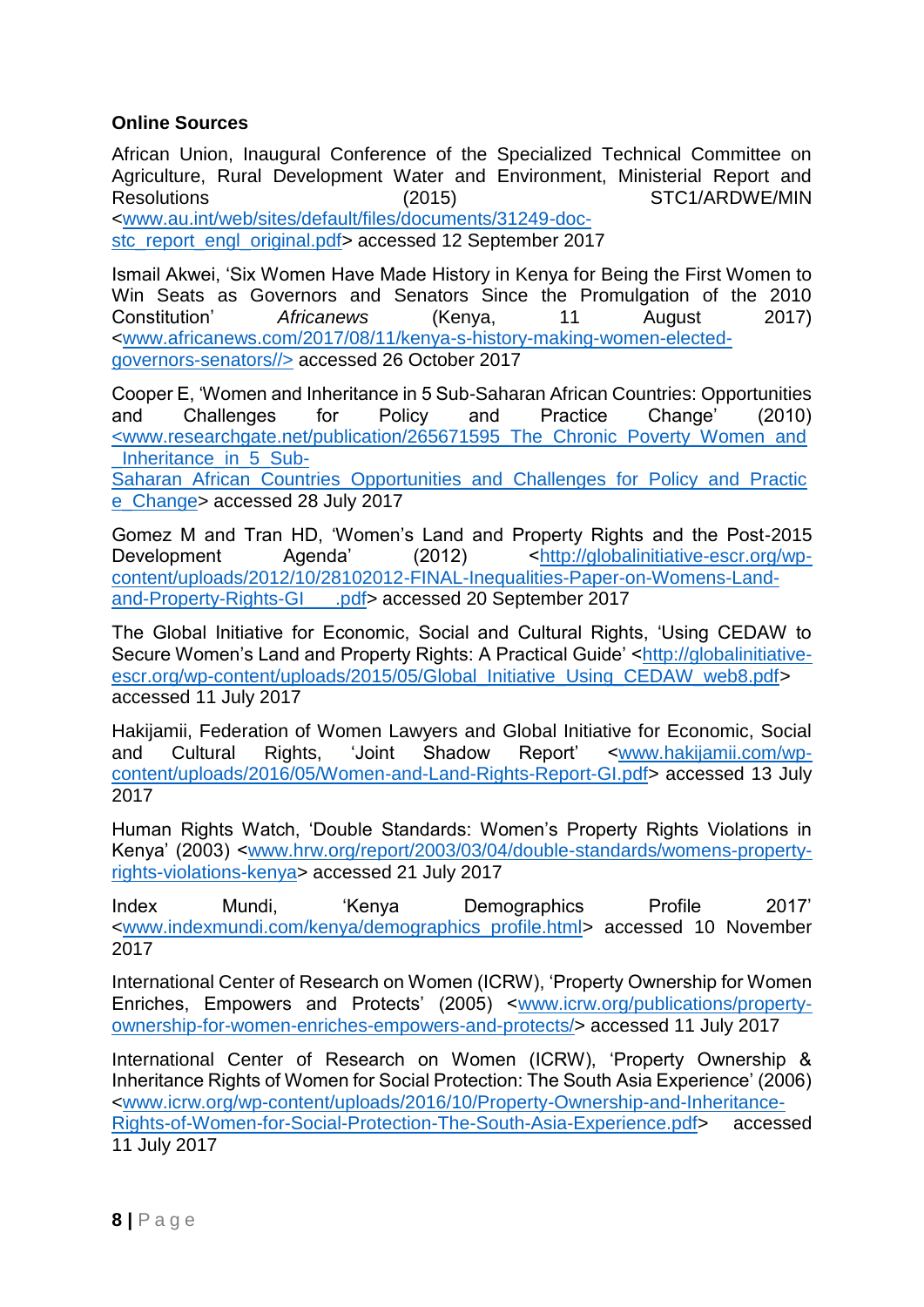International Environmental Law Research Centre, 'The Land Has Its Owners!: Gender Issues in Land Tenure Under Customary Law in Kenya' (2009) [<www.ielrc.org/content/w0509.pdf>](http://www.ielrc.org/content/w0509.pdf) accessed 11 October 2017> accessed 24 December 2017

International Finance Corporation, 'Voices of Women Entrepreneurs in Kenya' [<www.ifc.org/wps/wcm/connect/e00d6c0048855a36857cd76a6515bb18/Voices+of+](http://www.ifc.org/wps/wcm/connect/e00d6c0048855a36857cd76a6515bb18/Voices+of+Women+Entrepreneurs+in+Kenya.pdf?MOD=AJPERES) [Women+Entrepreneurs+in+Kenya.pdf?MOD=AJPERES>](http://www.ifc.org/wps/wcm/connect/e00d6c0048855a36857cd76a6515bb18/Voices+of+Women+Entrepreneurs+in+Kenya.pdf?MOD=AJPERES) accessed 7 September 2017

Kameri-Mbote P, 'The Law of Succession in Kenya: Gender Perspectives in Property Management and Control (1995) Nairobi: Women & Law in East Africa <www.ielrc.org/content/b9501.pdf> accessed 11 July 2017

Kenya Demographics Profile 2017 [<www.indexmundi.com/kenya/demographics\\_profile.html>](http://www.indexmundi.com/kenya/demographics_profile.html) accessed 28 October 2017

Kenya National Bureau of Statistics et al, 'Demographic and Health Survey 2014' [<https://dhsprogram.com/pubs/pdf/FR308/FR308.pdf>](https://dhsprogram.com/pubs/pdf/FR308/FR308.pdf) accessed 12 September 2017

Knox A, Kes A and Milici N, 'Mending the Gap Between Law and Practice: Organizational Approaches for Women's Property Rights' (2016) ICRW [<www.icrw.org/wp-content/uploads/2016/10/Mending-the-Gap-Between-Law-and-](http://www.icrw.org/wp-content/uploads/2016/10/Mending-the-Gap-Between-Law-and-Practice-Organizational-Approaches-for-Womens-Property-Rights.pdf)[Practice-Organizational-Approaches-for-Womens-Property-Rights.pdf>](http://www.icrw.org/wp-content/uploads/2016/10/Mending-the-Gap-Between-Law-and-Practice-Organizational-Approaches-for-Womens-Property-Rights.pdf) accessed 11 July 2017

Kombo B, Sow R and Mohamed FJ (eds), 'Journey to Equality; 10 Years of the Protocol on the Rights of Women in Africa' (*Equality Now*, 2013) [<www.soawr.org/images/JourneytoEquality.pdf>](http://www.soawr.org/images/JourneytoEquality.pdf) accessed 11 July 2017

Land and Equity Movement in Uganda (LEMU) [<www.land-in-uganda.org/>](http://www.land-in-uganda.org/) accessed 15 January 2018

Landesa [<www.landesa.org/what-we-do/sub-saharan-africa/kenya/>](http://www.landesa.org/what-we-do/sub-saharan-africa/kenya/) accessed 15 January 2018

Musangi P, 'Women Land and Property Rights in Kenya', Paper Prepared for Presentation at the "2017 World Bank Conference on Land and Poverty", Washington (2017)

[<www.google.ch/url?sa=t&rct=j&q=&esrc=s&source=web&cd=4&cad=rja&uact=8&ve](http://www.google.ch/url?sa=t&rct=j&q=&esrc=s&source=web&cd=4&cad=rja&uact=8&ved=0ahUKEwi_i-XK8IHVAhWjJMAKHZIKDxwQFggzMAM&url=https%3A%2F%2Fwww.conftool.com%2Flandandpoverty2017%2Findex.php%2F05-05-Musangi-453_paper.pdf%3Fpage%3DdownloadPaper%26filename%3D05-05-Musangi-453_paper.pdf%26form_id%3D453%26form_version%3Dfinal&usg=AFQjCNFweaw0hxKJAdVlsGZ1Vj6ClT7oWQ) [d=0ahUKEwi\\_i-](http://www.google.ch/url?sa=t&rct=j&q=&esrc=s&source=web&cd=4&cad=rja&uact=8&ved=0ahUKEwi_i-XK8IHVAhWjJMAKHZIKDxwQFggzMAM&url=https%3A%2F%2Fwww.conftool.com%2Flandandpoverty2017%2Findex.php%2F05-05-Musangi-453_paper.pdf%3Fpage%3DdownloadPaper%26filename%3D05-05-Musangi-453_paper.pdf%26form_id%3D453%26form_version%3Dfinal&usg=AFQjCNFweaw0hxKJAdVlsGZ1Vj6ClT7oWQ)

[XK8IHVAhWjJMAKHZIKDxwQFggzMAM&url=https%3A%2F%2Fwww.conftool.com](http://www.google.ch/url?sa=t&rct=j&q=&esrc=s&source=web&cd=4&cad=rja&uact=8&ved=0ahUKEwi_i-XK8IHVAhWjJMAKHZIKDxwQFggzMAM&url=https%3A%2F%2Fwww.conftool.com%2Flandandpoverty2017%2Findex.php%2F05-05-Musangi-453_paper.pdf%3Fpage%3DdownloadPaper%26filename%3D05-05-Musangi-453_paper.pdf%26form_id%3D453%26form_version%3Dfinal&usg=AFQjCNFweaw0hxKJAdVlsGZ1Vj6ClT7oWQ) [%2Flandandpoverty2017%2Findex.php%2F05-05-Musangi-](http://www.google.ch/url?sa=t&rct=j&q=&esrc=s&source=web&cd=4&cad=rja&uact=8&ved=0ahUKEwi_i-XK8IHVAhWjJMAKHZIKDxwQFggzMAM&url=https%3A%2F%2Fwww.conftool.com%2Flandandpoverty2017%2Findex.php%2F05-05-Musangi-453_paper.pdf%3Fpage%3DdownloadPaper%26filename%3D05-05-Musangi-453_paper.pdf%26form_id%3D453%26form_version%3Dfinal&usg=AFQjCNFweaw0hxKJAdVlsGZ1Vj6ClT7oWQ)

[453\\_paper.pdf%3Fpage%3DdownloadPaper%26filename%3D05-05-Musangi-](http://www.google.ch/url?sa=t&rct=j&q=&esrc=s&source=web&cd=4&cad=rja&uact=8&ved=0ahUKEwi_i-XK8IHVAhWjJMAKHZIKDxwQFggzMAM&url=https%3A%2F%2Fwww.conftool.com%2Flandandpoverty2017%2Findex.php%2F05-05-Musangi-453_paper.pdf%3Fpage%3DdownloadPaper%26filename%3D05-05-Musangi-453_paper.pdf%26form_id%3D453%26form_version%3Dfinal&usg=AFQjCNFweaw0hxKJAdVlsGZ1Vj6ClT7oWQ)

[453\\_paper.pdf%26form\\_id%3D453%26form\\_version%3Dfinal&usg=AFQjCNFweaw](http://www.google.ch/url?sa=t&rct=j&q=&esrc=s&source=web&cd=4&cad=rja&uact=8&ved=0ahUKEwi_i-XK8IHVAhWjJMAKHZIKDxwQFggzMAM&url=https%3A%2F%2Fwww.conftool.com%2Flandandpoverty2017%2Findex.php%2F05-05-Musangi-453_paper.pdf%3Fpage%3DdownloadPaper%26filename%3D05-05-Musangi-453_paper.pdf%26form_id%3D453%26form_version%3Dfinal&usg=AFQjCNFweaw0hxKJAdVlsGZ1Vj6ClT7oWQ) [0hxKJAdVlsGZ1Vj6ClT7oWQ>](http://www.google.ch/url?sa=t&rct=j&q=&esrc=s&source=web&cd=4&cad=rja&uact=8&ved=0ahUKEwi_i-XK8IHVAhWjJMAKHZIKDxwQFggzMAM&url=https%3A%2F%2Fwww.conftool.com%2Flandandpoverty2017%2Findex.php%2F05-05-Musangi-453_paper.pdf%3Fpage%3DdownloadPaper%26filename%3D05-05-Musangi-453_paper.pdf%26form_id%3D453%26form_version%3Dfinal&usg=AFQjCNFweaw0hxKJAdVlsGZ1Vj6ClT7oWQ) accessed 11 July 2017

Fred Oluoch, 'More Women Elected in Kenya, But the Numbers Still Fall Short' *The East African* (12 August 2017) <www.theeastafrican.co.ke/news/Women-elected-in-Kenya-/2558-4054988-d8a9guz/index.html> accessed 26 October 2017

GROOTS-Kenya, [<http://grootskenya.org/>](http://grootskenya.org/) accessed 12 January 2018